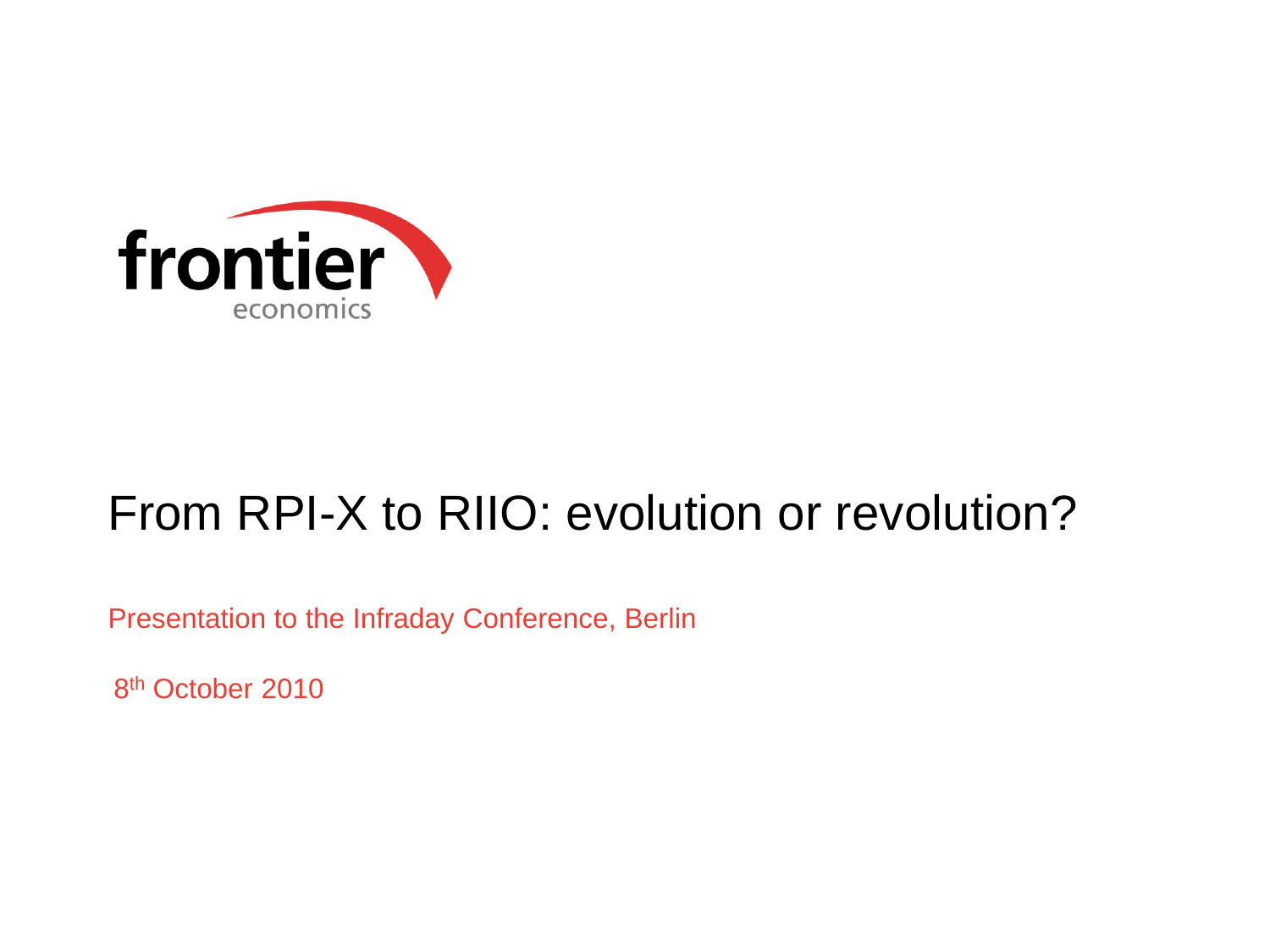#### ● Background to the review

• Outcome of the review

**2 Frontier Economics**

● Challenges in implementing an outputs-based regime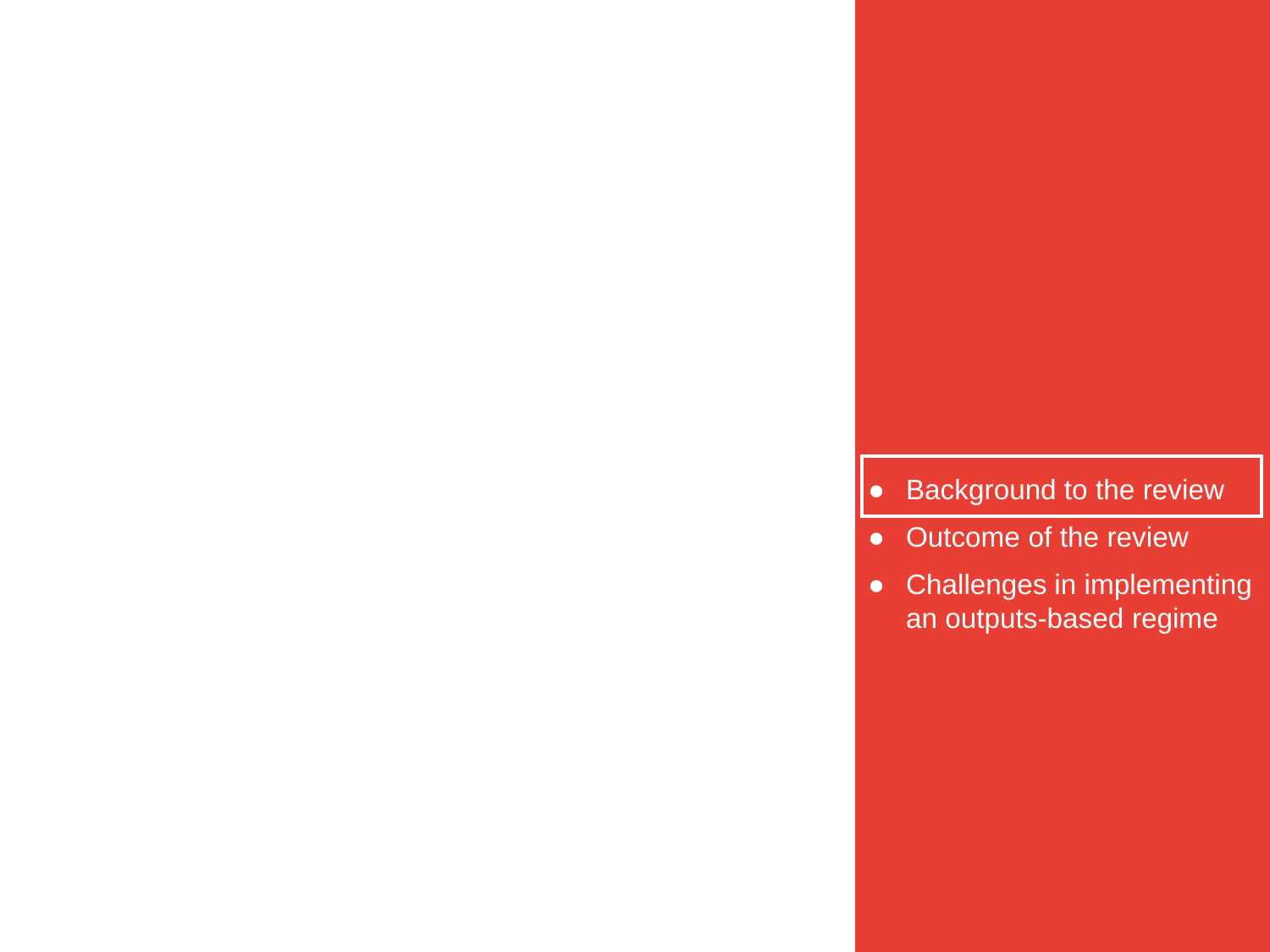# A brief recap of policy in the UK

- In the UK, public ownership was the dominant form of utility regulation between 1945 and mid-1908s
- Problems detected at least as early as 1967
	- □ Inefficiency
	- □ Ill-disciplined investment planning, weakly tested by commercial considerations
	- □ Micro-management by civil servants
	- □ Used as instruments of macro-economic policy by ministers
	- $\Box$  Leading to high prices and poor quality of service for customers
- The privatisation of the major utilities unbundled:
	- $\Box$  Policy determined by government through statute
	- $\Box$  Regulation applied by the regulator in accordance with his/her powers
	- $\Box$  Management delegated to network operators working within the regulatory framework and the private commercial arrangements with its owners
	- $\Box$  Ownership transferred to private owners
- This unbundling may have been at least as important as the physical unbundling of the industries into competitive businesses and naturally monopolistic networks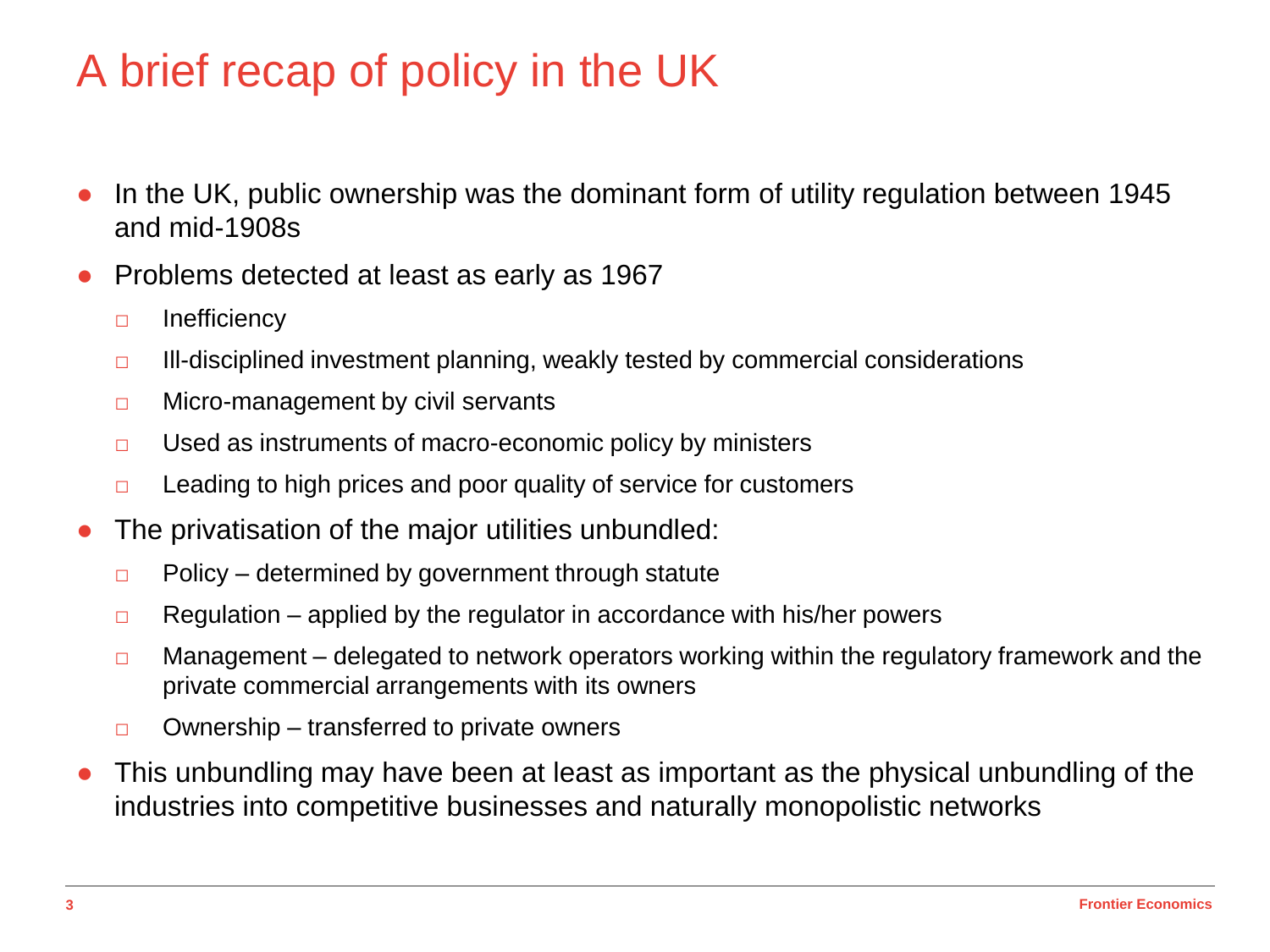# The key ingredients of the Littlechild model of regulation

- Key features
	- □ An *ex ante* control on prices
	- □ Provide investors with assurance against inflation risk
	- $\Box$  Customers get assurance and benefit of annual  $X\%$  price 'reduction' in real terms
	- □ Company has incentive to reduce costs further since it keeps savings beyond this
	- $\Box$  No cap on profits or on rate of return
	- □ Various implicit and explicit requirements on the operator to run a safe, reliable system
- The regulator's problem was therefore:
	- $\Box$  Set prices such that the operator could expect to recover its costs over the next 5 years, including the cost of capital
- The operator's problem was:
	- $\Box$  Maximise profits, subject to prices not exceeding the level set by the regulator, and meeting the safety and reliability requirements placed upon it; or
	- □ Minimise costs subject to meeting the safety and reliability requirements placed upon it.
- The Littlechild model therefore had an exclusive focus on maximising economic efficiency
	- □ And in that respect, it undoubtedly was a success. But…….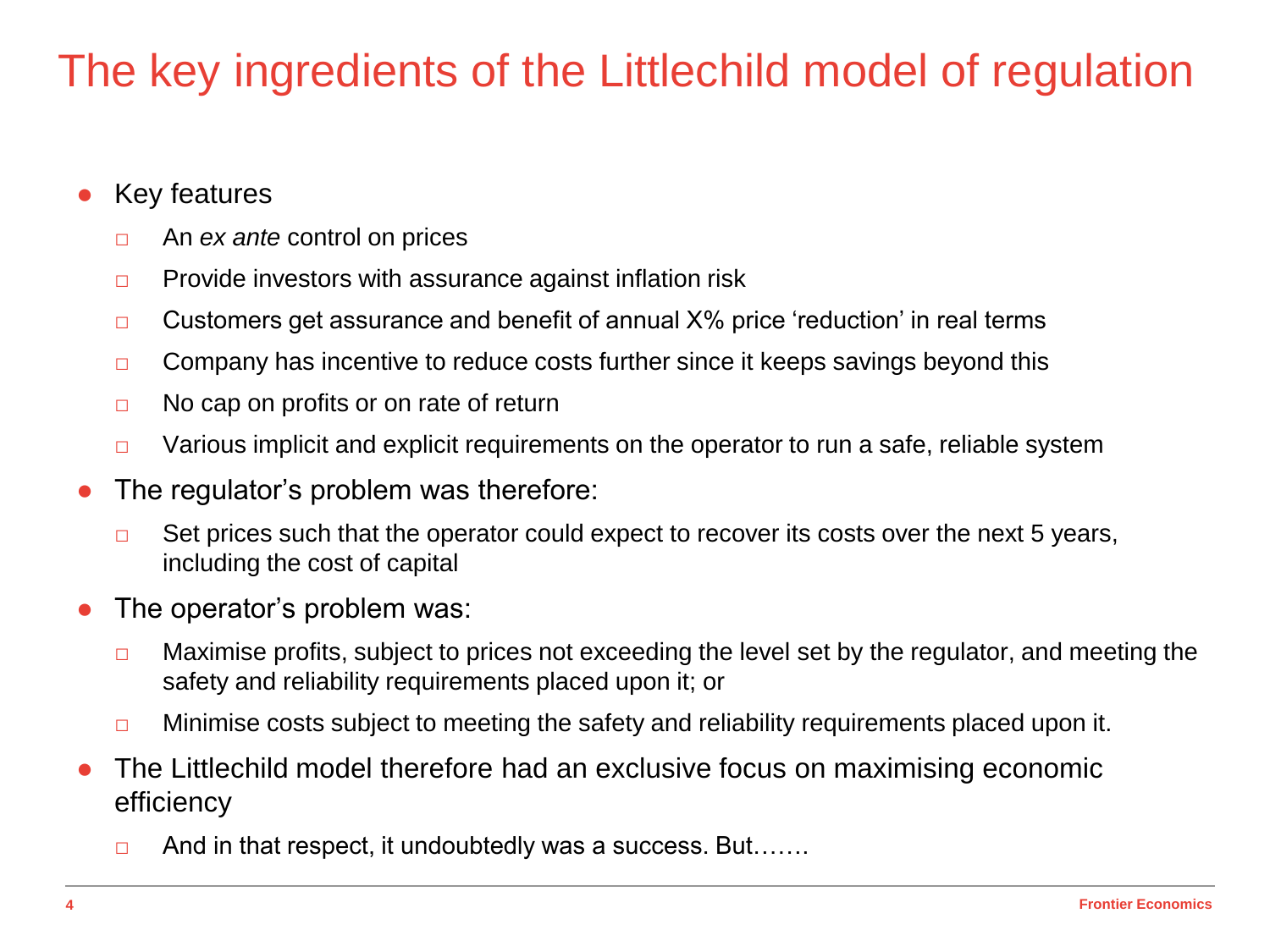### Other stakeholders valued a more diverse set of outcomes





#### Labour targets 'fat cat' pay



Sacked BA chief Bob Ayling received a £1m pay-off

Labour says it plans to force companies to reveal details of directors' salaries and bonuses in a long-awaited clampdown on boardroom 'fat cats'.

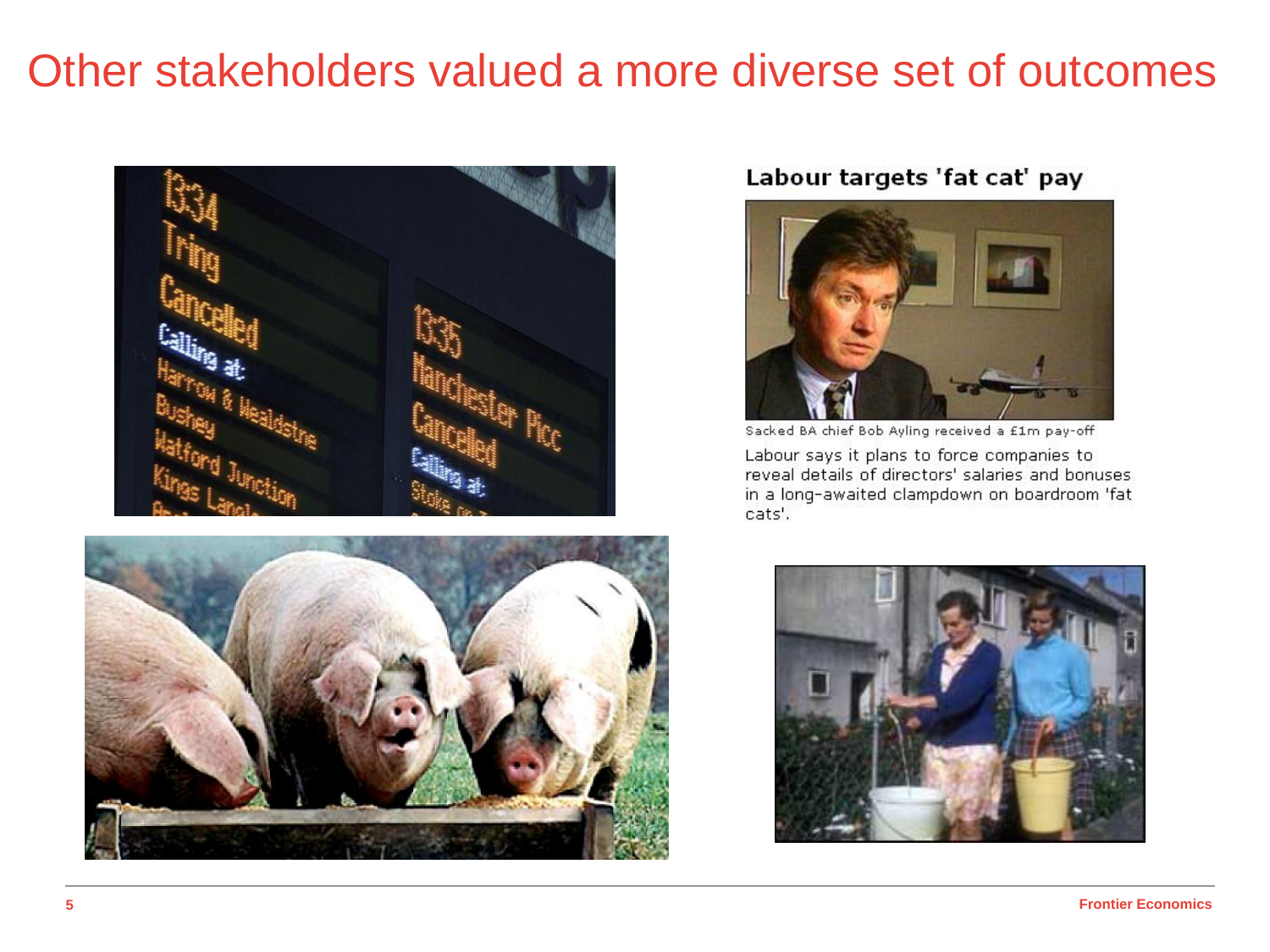# Implications for the RPI-X@20 project...

Ageing assets and sustainable development objectives imply massive need for capex

Make sure investment is efficient

- The Littlechild model of RPI-X lasted one price review, before being subjected to continuous modification over the next 16 years
- **"Pure form" Littlechild regulation at the first NGC review**
- **Introduction of the RAV, WACC, and cost building blocks at 1st DPCR (2 attempts!)**
- **RAV determination for gas networks in 1993 and 1997 (both endorsed by MMC!)**
- **Increased application of benchmarking**
- **Sliding scale mechanisms to encourage accurate forecasting at DPCR4**
- **Ongoing unbundling of certain activities and exposure to markets or auctions**
- **Ongoing introduction of quality targets and payoffs, and guaranteed standards**

Regulatory framework that is increasingly detailed, complex and probably incoherent increasingly incoher Regulatory framework that is probabl  $\overline{\mathbf{C}}$ **and** complex letailed,

- **The RPI-X@20 project is a "first principles" review of regulation that should apply, rather than a review of regulation that has applied**
- **Ofgem has so far affirmed that it seeks to promote incentive orientated, output-based regulation through the RPI-X@20 project – this has strong incentive properties**
- **Its ongoing work is to develop the practical rules that would need to be applied to have that effect**

…Project Discovery looking in parallel at markets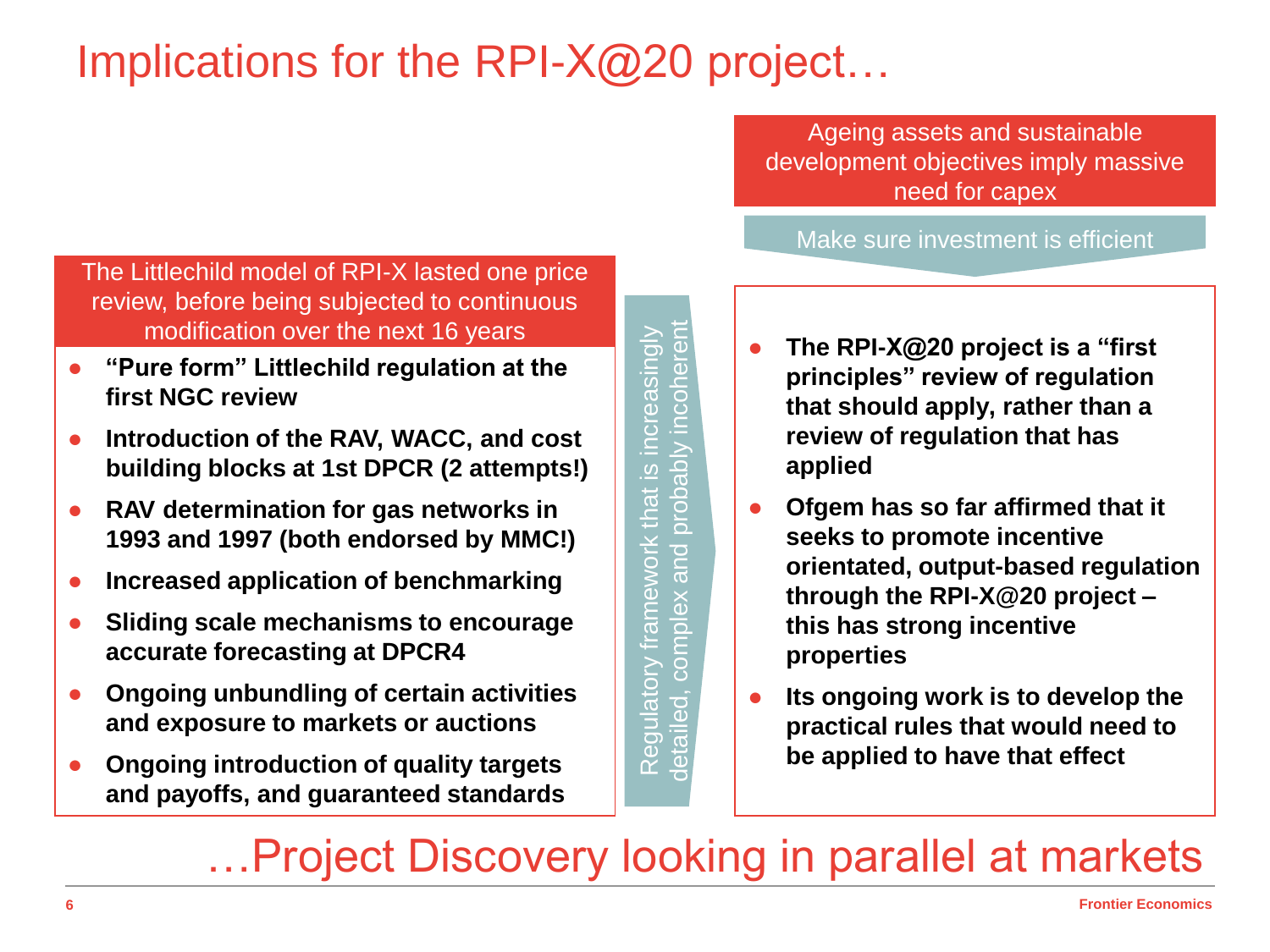#### **•** Background to the review

• Outcome of the review

**7 Frontier Economics**

● Challenges in implementing an outputs-based regime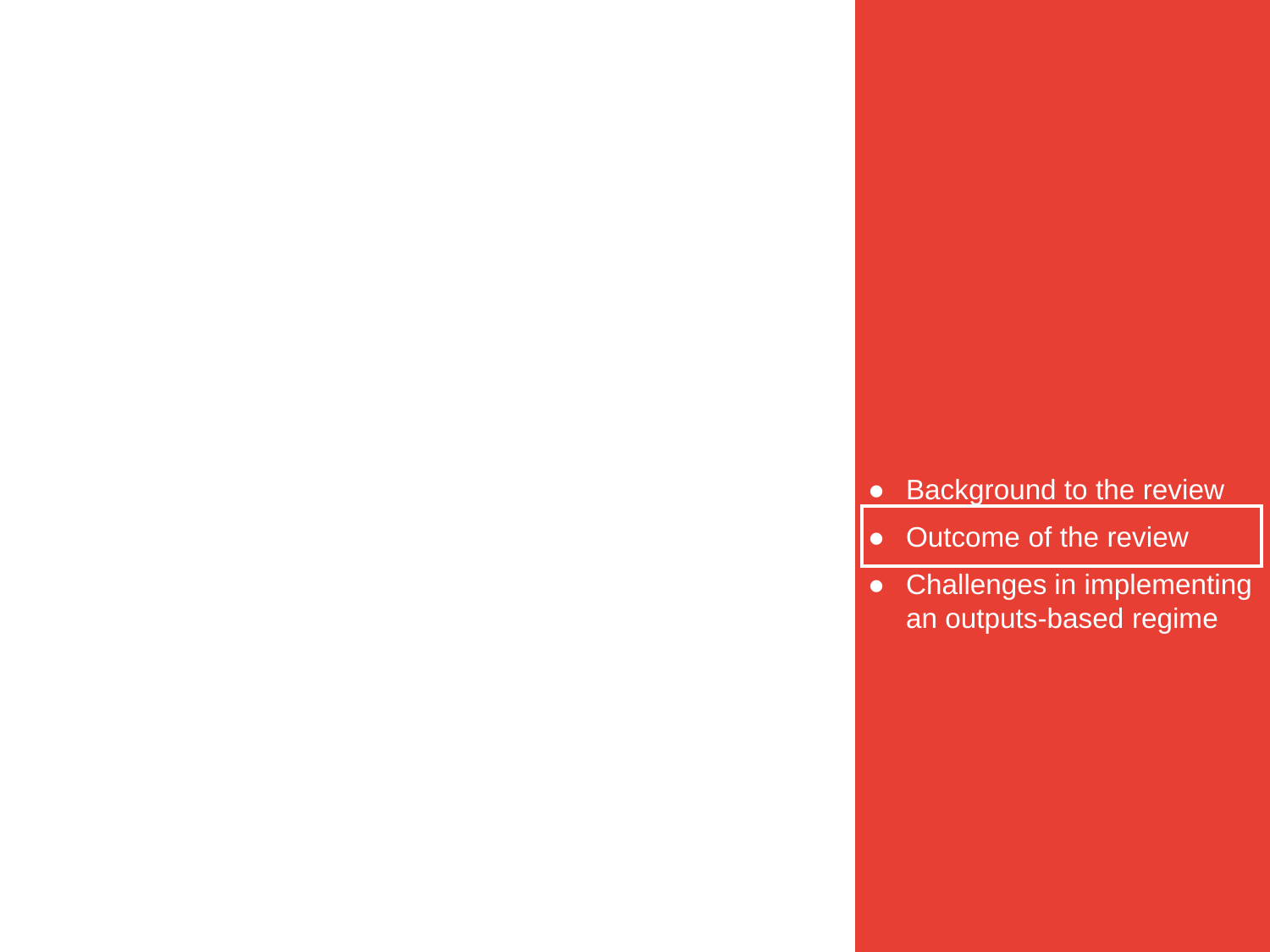### Outcome of the review – from RPI-X to RIIO

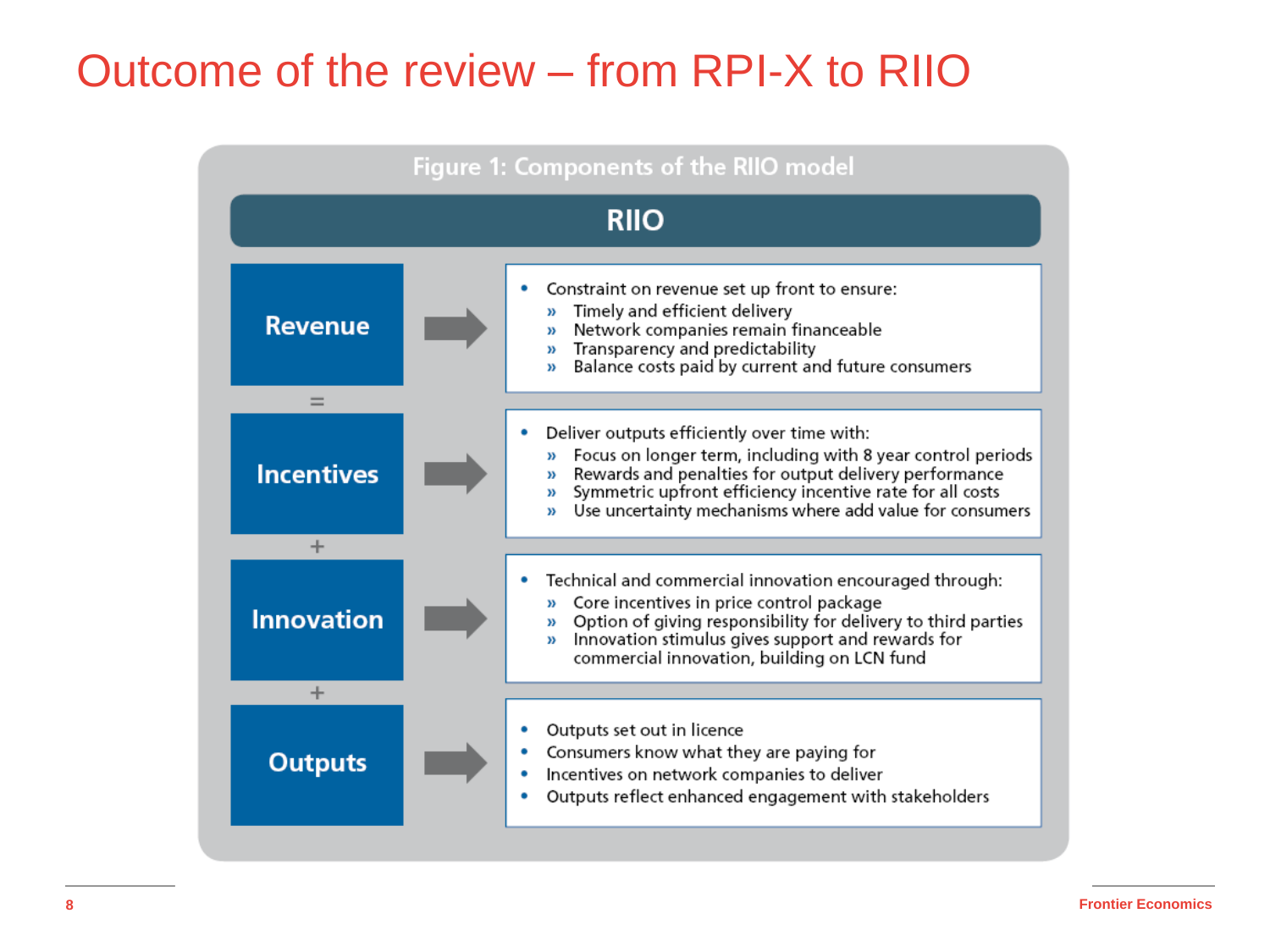### The key differences, as noted by Ofgem

#### ofgem

Promoting choice and value for all gas and electricity customers

#### **The headlines**

**Goodbye RPI-X**  $\blacksquare$ 

Hello RIIO (R is revenue, I is incentive, I is innovation is for output.)

**RIIO** 

- **Goodbye 5 years** ٠
- **Goodbye** Poor customer involvement  $\blacksquare$
- **Not Revolution** but ٠.
- **Commitment not to impair RCV** ٠.
- **Great link to Discovery** ٠

**Hello** 8 years

**Hello** Customer Engagement

**Evolution - financial package gets** worked through in real PCR's.

Enables financial package to get support and introduction.

We are assisting in £40bn spend.

#### Attuned to today & tomorrow's challenges

 $\mathbf{r}$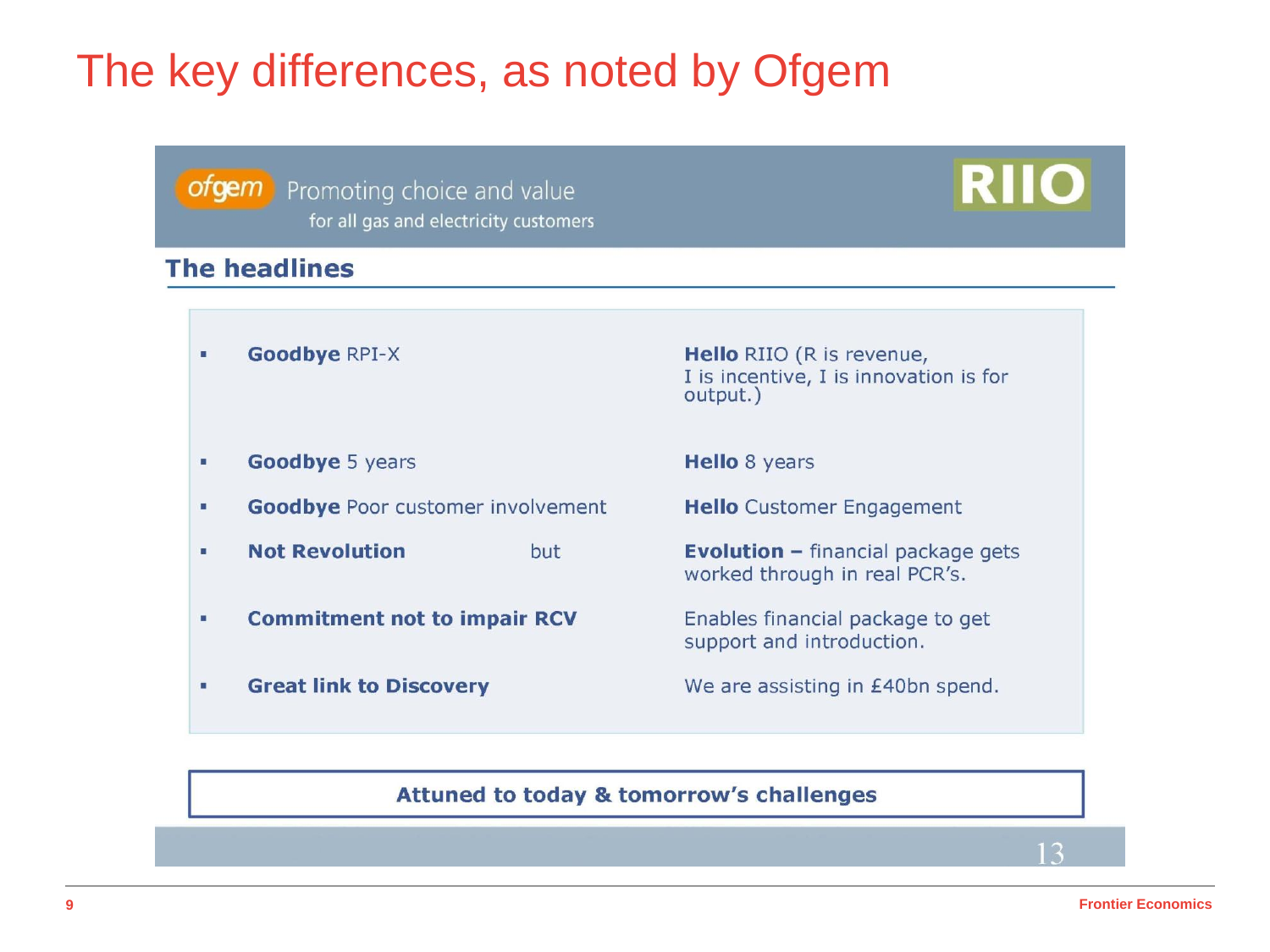### Is RIIO a fundamental departure from RPI-X?

- No the most radical options for reform have been rejected, watered down or left open to be determined at subsequent reviews
- The review could in fact be viewed as a re-embrace of the Littlechild ideal:
	- □ Retention of strong incentives to reduce costs subject to meeting certain outputs
- But where the outputs are now more explicitly defined to ensure value for money for customers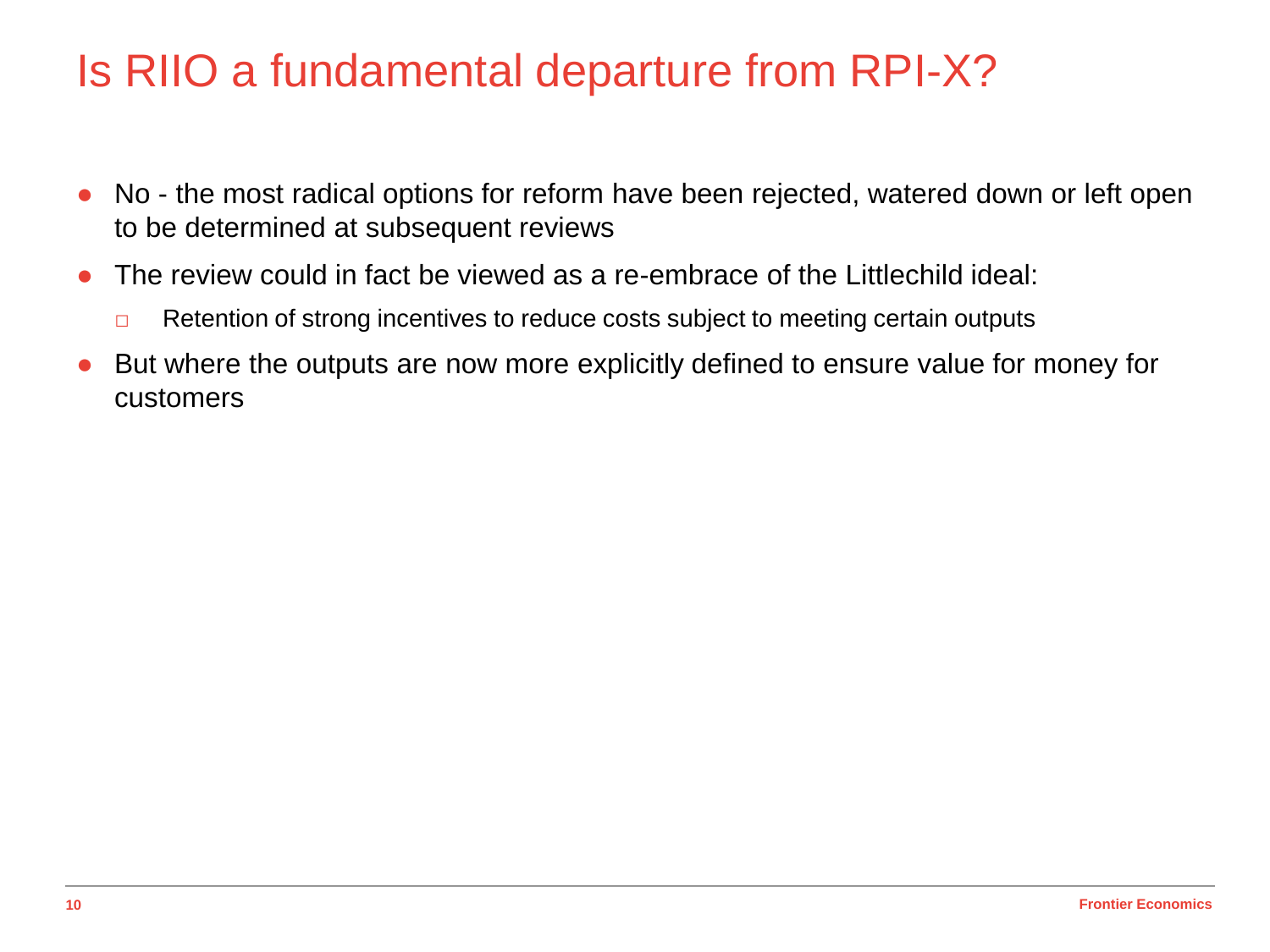### The increased focus on outputs in regulation

- Without a strong role for outputs in a high-powered regime, there are incentives to diminish service provision in order to increase profits. This was a major concern under the old regime
- But outputs need to be defined and incentivised with care
- The implicit or explicit incentives may lead to outcomes that are socially inefficient
	- $\neg$  Rail sector in the 1990s
- The outputs must match up to what stakeholders value
	- □ The original Littlechild model broke down because of an exclusive focus on economic efficiency
	- □ Other stakeholders cared about a wider set of outcomes
- Multiple outputs make the task of regulation more complex
	- $\Box$  The package of explicit and implicit incentives across the full set of outputs can give rise to over-emphasising some outputs at the expense of others
- Outputs may not be capable of being directly incentivised

#### Ofgem asked Frontier to advise on the outputs package that could be used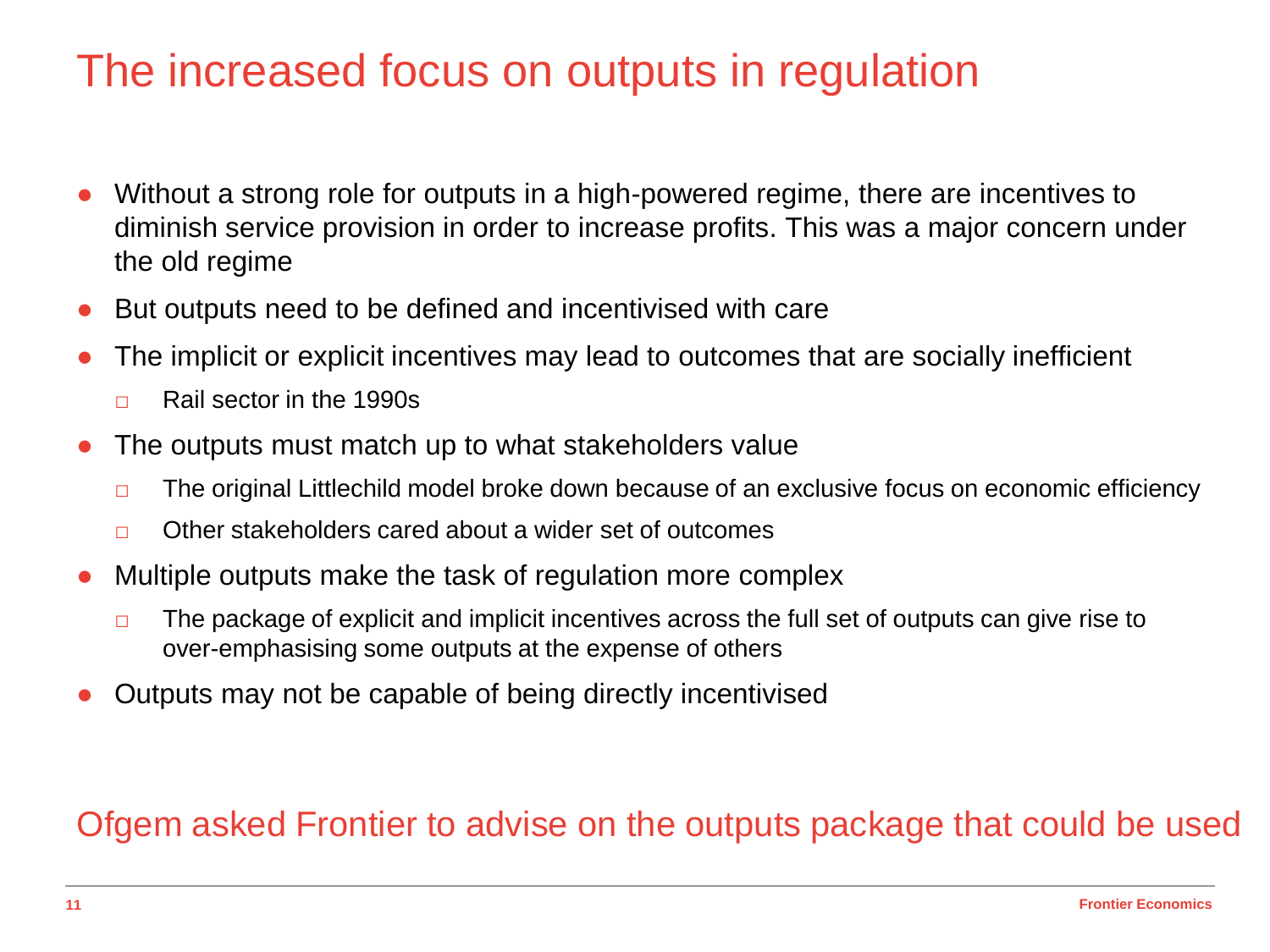#### Ofgem"s output-based regulatory framework

#### OBJECTIVES FROM NETWORK COMPANIES

Objective 1: Play a fuller role in facilitating delivery of a sustainable energy sector

Objective 2: Deliver value for money over the long term for existing/future consumers



SUPPORTING INDICATORS TO AID MEASUREMENT AND IMPLEMENTATION OF PRIMARY OUTPUTS



And  $\mathbb{R}$   $\Box$  Can the outputs be put together in a coherent regulatory package?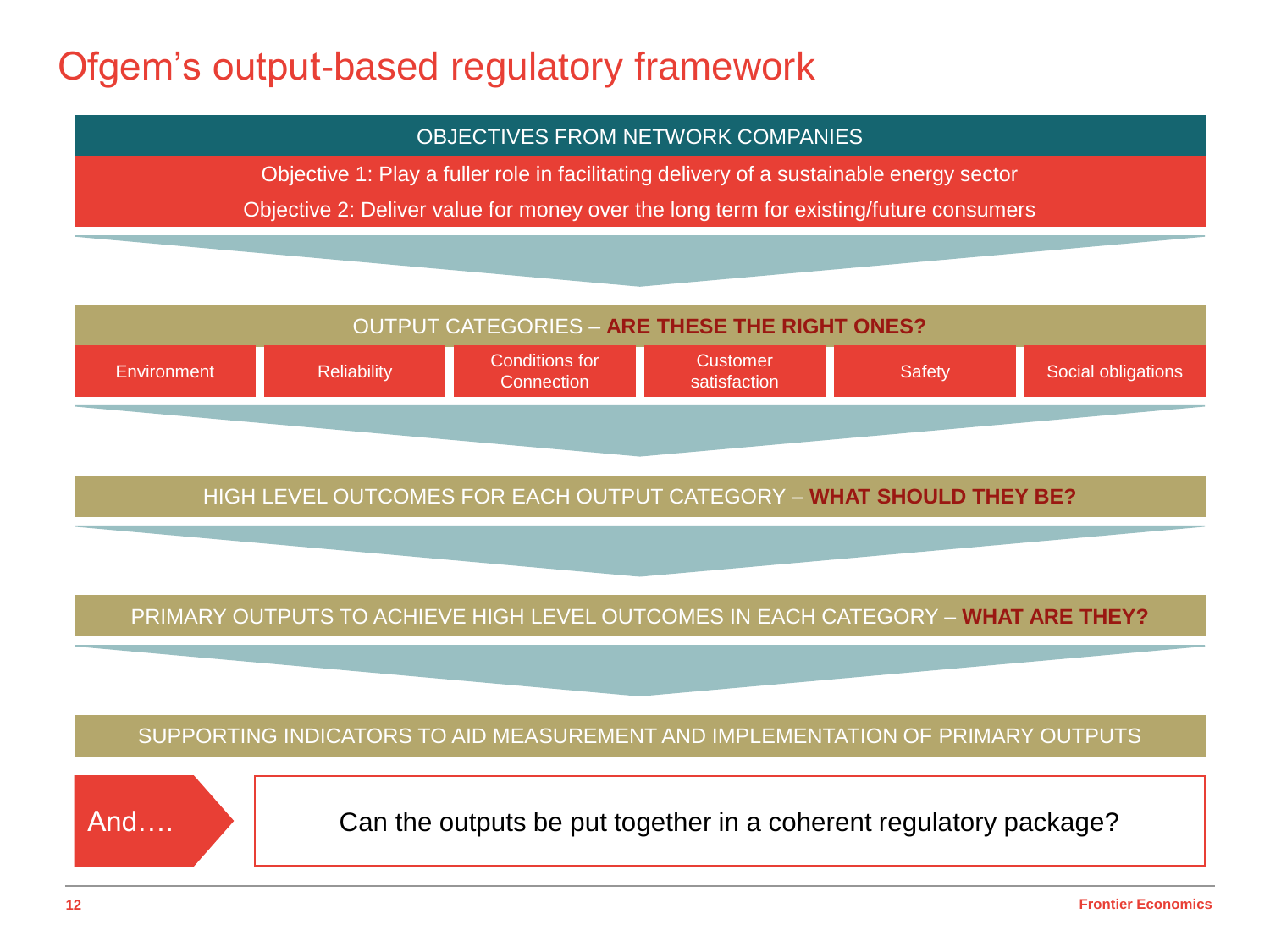# Ofgem"s primary outputs

| <b>Output category</b>                                                                                                              | <b>Electricity Distribution</b>                                                                                                                                                            | <b>Gas Distribution</b>                                                                                                                                                                                                                                                                                                   | <b>Electricity transmission</b> | <b>Gas Transmission</b>                                                                                                     |  |  |
|-------------------------------------------------------------------------------------------------------------------------------------|--------------------------------------------------------------------------------------------------------------------------------------------------------------------------------------------|---------------------------------------------------------------------------------------------------------------------------------------------------------------------------------------------------------------------------------------------------------------------------------------------------------------------------|---------------------------------|-----------------------------------------------------------------------------------------------------------------------------|--|--|
| <b>Customer satisfaction</b>                                                                                                        | 1. Broad measures of customer satisfaction reflecting experience of consumers and network users<br>2. Qualitative survey evidence                                                          |                                                                                                                                                                                                                                                                                                                           |                                 |                                                                                                                             |  |  |
| <b>Safety</b>                                                                                                                       | 1. Comply with minimum legal requirements as specified by the Health and Safety Executive<br>2. Additional safety initiatives considered to be in public interest                          |                                                                                                                                                                                                                                                                                                                           |                                 |                                                                                                                             |  |  |
| <b>Reliability and</b><br>availability<br>(Network risk dealt with<br>in secondary<br>deliverables, see<br>paragraphs 6.26 to 6.42) | 1. Customer interruptions<br>(CI)<br>2. Customer minutes lost<br>(CML) or energy not<br>supplied (ENS)                                                                                     | 1. Baseline entry<br>capacity<br>2. Buy back at entry<br>3. Baseline flat/flex<br>offtake capacity<br>4. Buy back at exit                                                                                                                                                                                                 |                                 |                                                                                                                             |  |  |
| <b>Conditions for</b><br>connections                                                                                                | 1. Time to connect a<br>generation node<br>2. Time to connect a<br>demand node                                                                                                             | 1. Time to connect a<br>1. Time to connect an<br>1. Time to connect an<br>generation node<br>entry/exit or demand<br>entry/exit or demand<br>2. Time to connect a<br>node<br>node<br>demand node                                                                                                                          |                                 |                                                                                                                             |  |  |
| <b>Environmental impact</b>                                                                                                         | 1. Carbon footprint of<br>network including losses<br>2. Proportion of new low<br>carbon generation<br>3. Other emissions<br>4. Visual impacts<br>5. Role in consumer<br>energy efficiency | 1. Carbon footprint of<br>1. Carbon footprint of<br>network including<br>network including losses<br>shrinkage<br>2. Proportion of new low<br>2. Proportion of new<br>carbon generation<br>low carbon energy<br>3. Other emissions<br>3. Other emissions<br>4. Visual impacts<br>4. Role in consumer<br>energy efficiency |                                 | 1. Carbon footprint of<br>network including<br>shrinkage<br>2. Proportion of new low<br>carbon energy<br>3. Other emissions |  |  |
| <b>Social obligations</b>                                                                                                           | 1. Targets for vulnerable customers, e.g. PSOs                                                                                                                                             |                                                                                                                                                                                                                                                                                                                           |                                 |                                                                                                                             |  |  |

**13 Frontier Economics**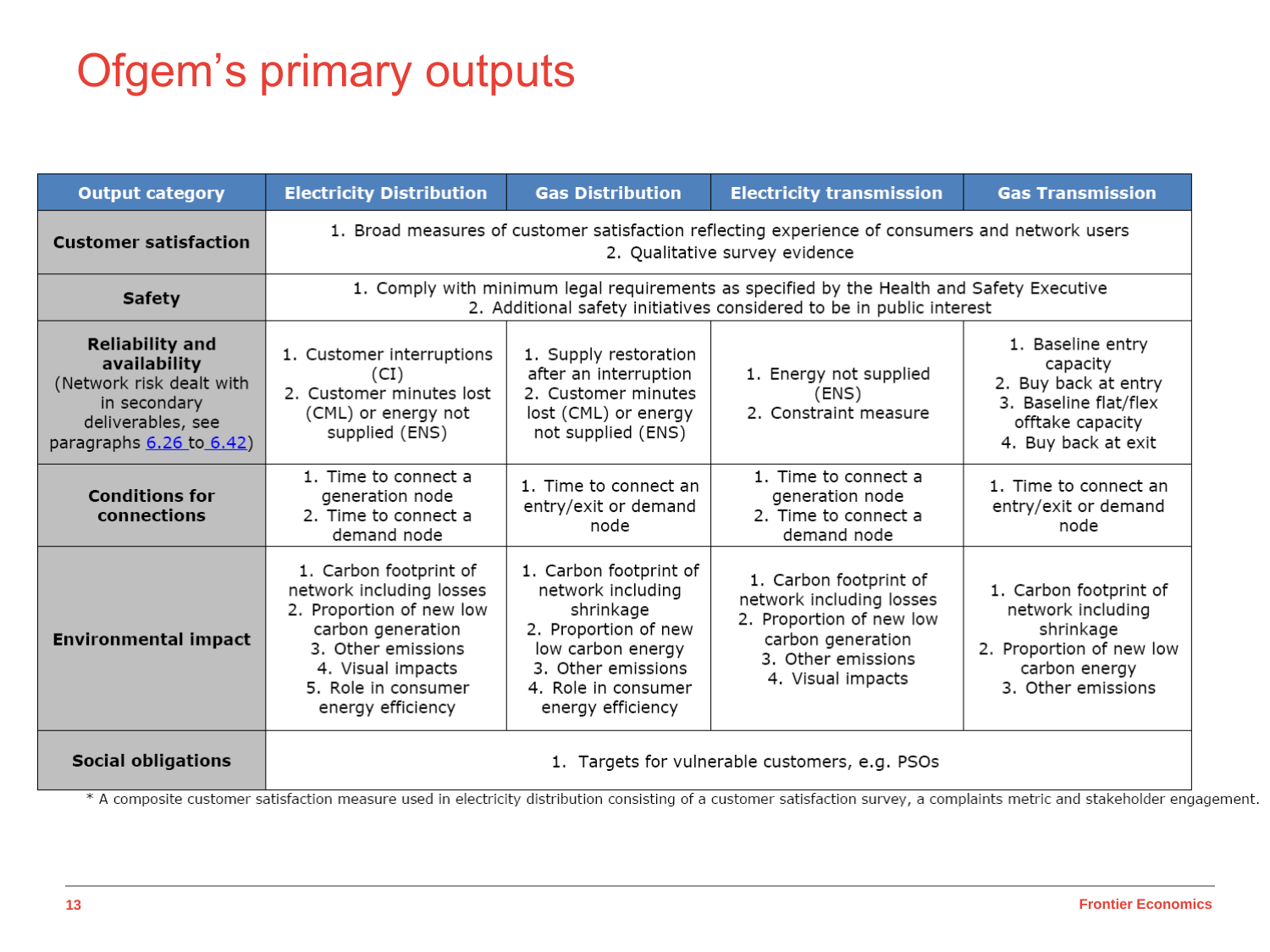- Background to the review
- Outcome of the review

**14 Frontier Economics**

● Challenges in implementing an outputs-based regime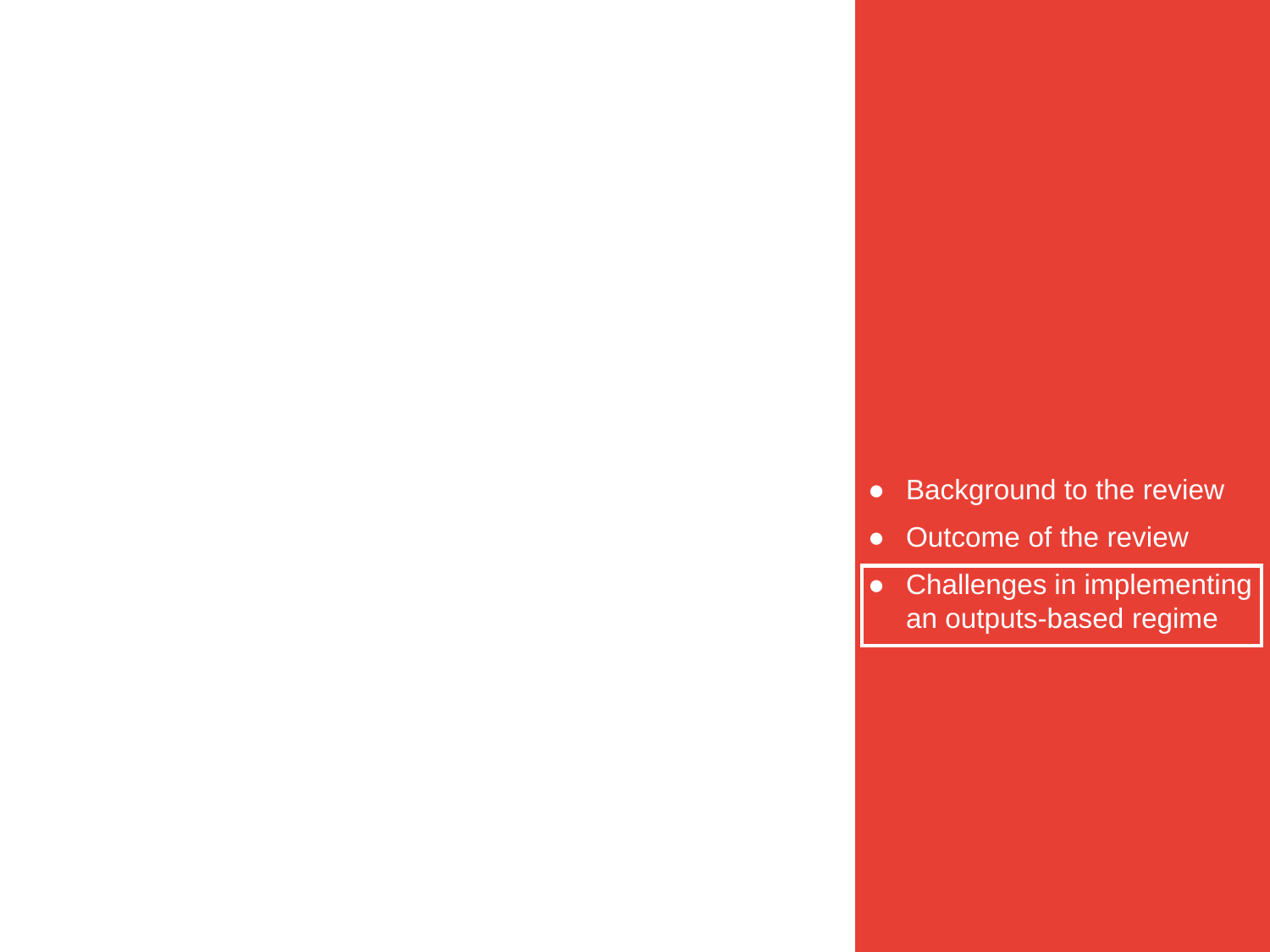## Criteria the outputs should satisfy…..

| <b>Material</b>     | Do the outputs make a significant contribution toward the overall outcomes that Ofgem<br>seeks to promote?                                                                                                                                                                                                                 |  |  |
|---------------------|----------------------------------------------------------------------------------------------------------------------------------------------------------------------------------------------------------------------------------------------------------------------------------------------------------------------------|--|--|
| <b>Controllable</b> | Are the outputs wholly or partly under the control of the operator?                                                                                                                                                                                                                                                        |  |  |
| <b>Measurable</b>   | Can the output be meaningfully measured, taking account of:<br>• Any trade-offs with other outputs<br>• Any trade-offs between short run and long run output delivery<br>• The trade-off between greater accuracy & detail, and the usefulness of that accuracy<br>• The degree of definitional ambiguity that might exist |  |  |
| <b>Comparable</b>   | Can the outputs be measured consistently across the operators to facilitate meaningful<br>comparisons?                                                                                                                                                                                                                     |  |  |
|                     |                                                                                                                                                                                                                                                                                                                            |  |  |

| <b>Applicable</b> | Can the outputs be applied in a revenue determination process or to set penalties and |
|-------------------|---------------------------------------------------------------------------------------|
|                   | rewards, and if so, how?                                                              |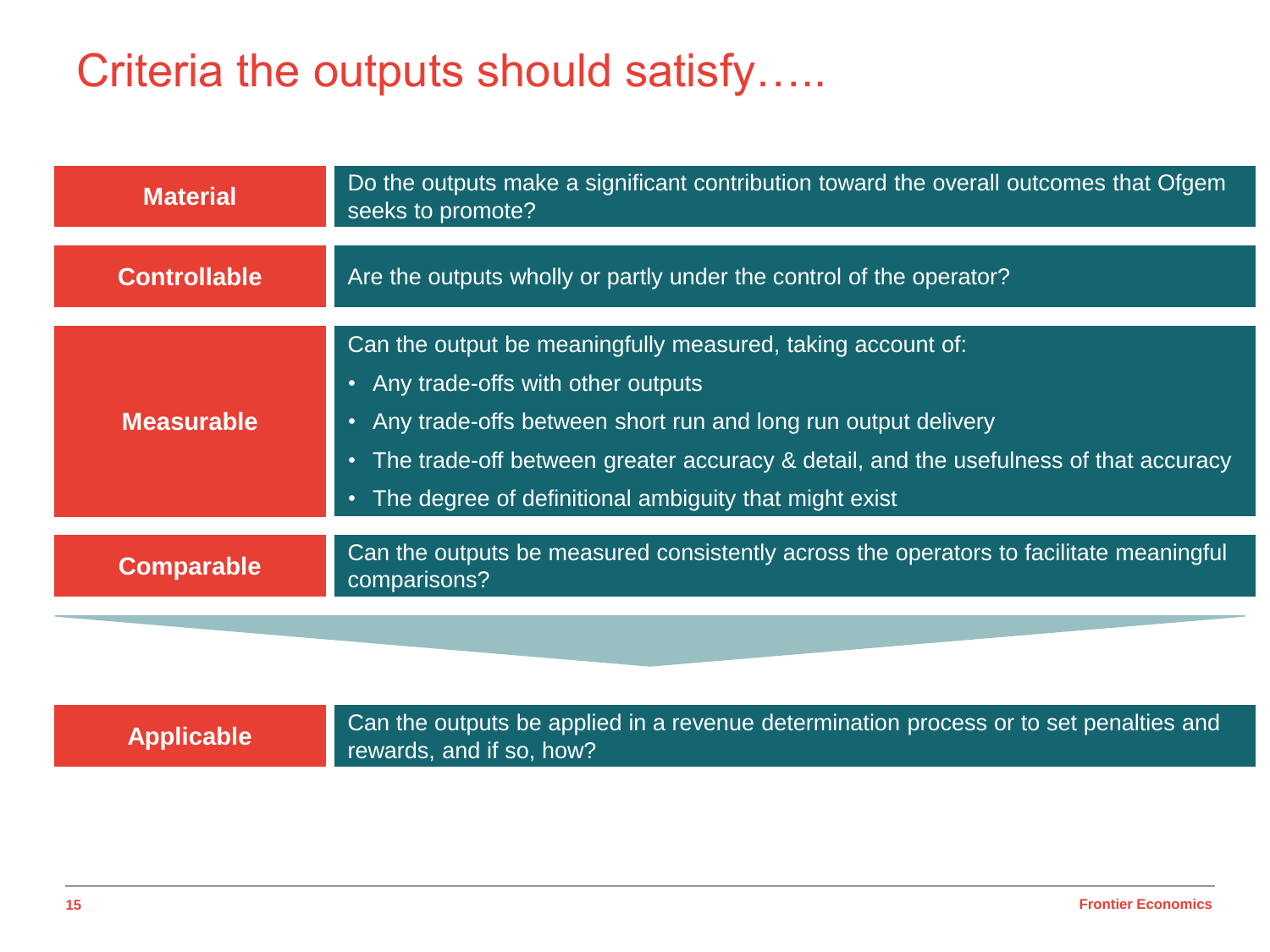## … and if they fail the criteria, what do we fall back on?



- Ideally, output-based regulation should be focused on rewarding and penalising realisations
- In practice, the realisations may not pass the criteria, so the regulator may need to reward and penalise operators for their actions
- This implies a "creep" into input-based regulation, so it is necessary to clearly de-lineate the boundary between delegated authority to the operator, and intervention by the regulator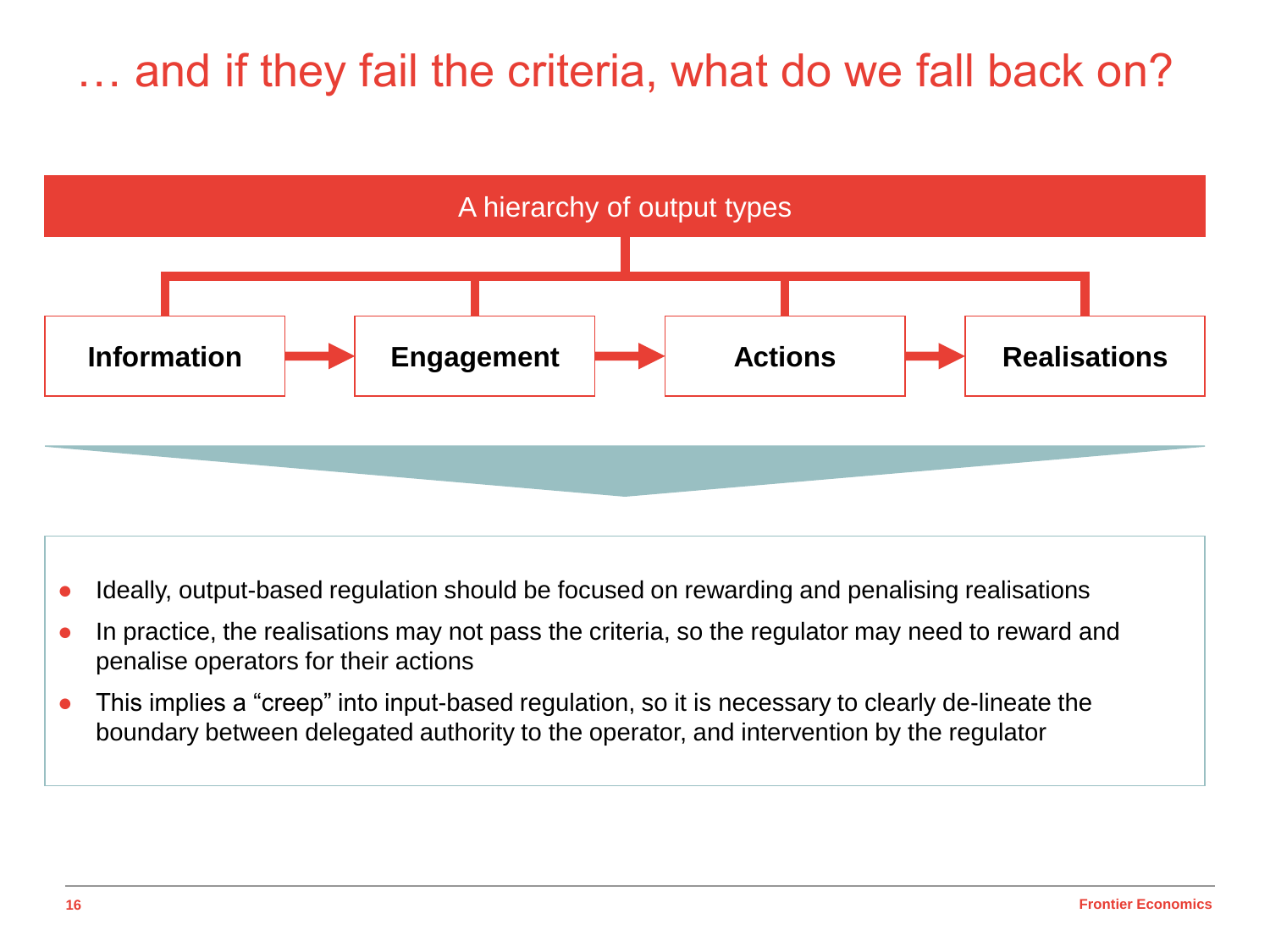# There are two different groups of output types, with different regulatory treatments

| In many cases,<br>actual realisations<br>can be applied as<br>outputs           | $\bullet$ | They should be sufficiently controllable, measurable and material to enable<br>explicit rewards and penalties to be applied<br>Performance against these outputs can be rewarded or penalised through:<br>Marginal incentive regimes; and<br>□<br>Guaranteed standards; with<br>$\Box$<br>Caps and collars to limit financial exposure<br>$\Box$ |  |
|---------------------------------------------------------------------------------|-----------|--------------------------------------------------------------------------------------------------------------------------------------------------------------------------------------------------------------------------------------------------------------------------------------------------------------------------------------------------|--|
|                                                                                 | $\bullet$ | These "input-outputs" will need to be monitored by Ofgem with poor<br>performance potentially subject to penalty at the end of the price control<br>period<br>They fall into 3 types:                                                                                                                                                            |  |
| In other cases, the<br>regulator will need<br>to monitor actions<br>(or inputs) |           | The available output measure (e.g.CI/CML) may provide a poor indicator of future<br>$\Box$<br>reliability, enabling operators to reduce costs in the short run by diminishing an<br>unmeasured output (e.g. operational risk on the network)                                                                                                     |  |
|                                                                                 |           | The output cannot be sufficiently well-measured or controlled so a high-powered<br>$\Box$<br>incentive may expose the operator to too much risk (e.g. congestion costs)                                                                                                                                                                          |  |
|                                                                                 |           | The desired output strongly resembles an input (e.g. roll-out of an electric car<br>$\Box$<br>charging network)                                                                                                                                                                                                                                  |  |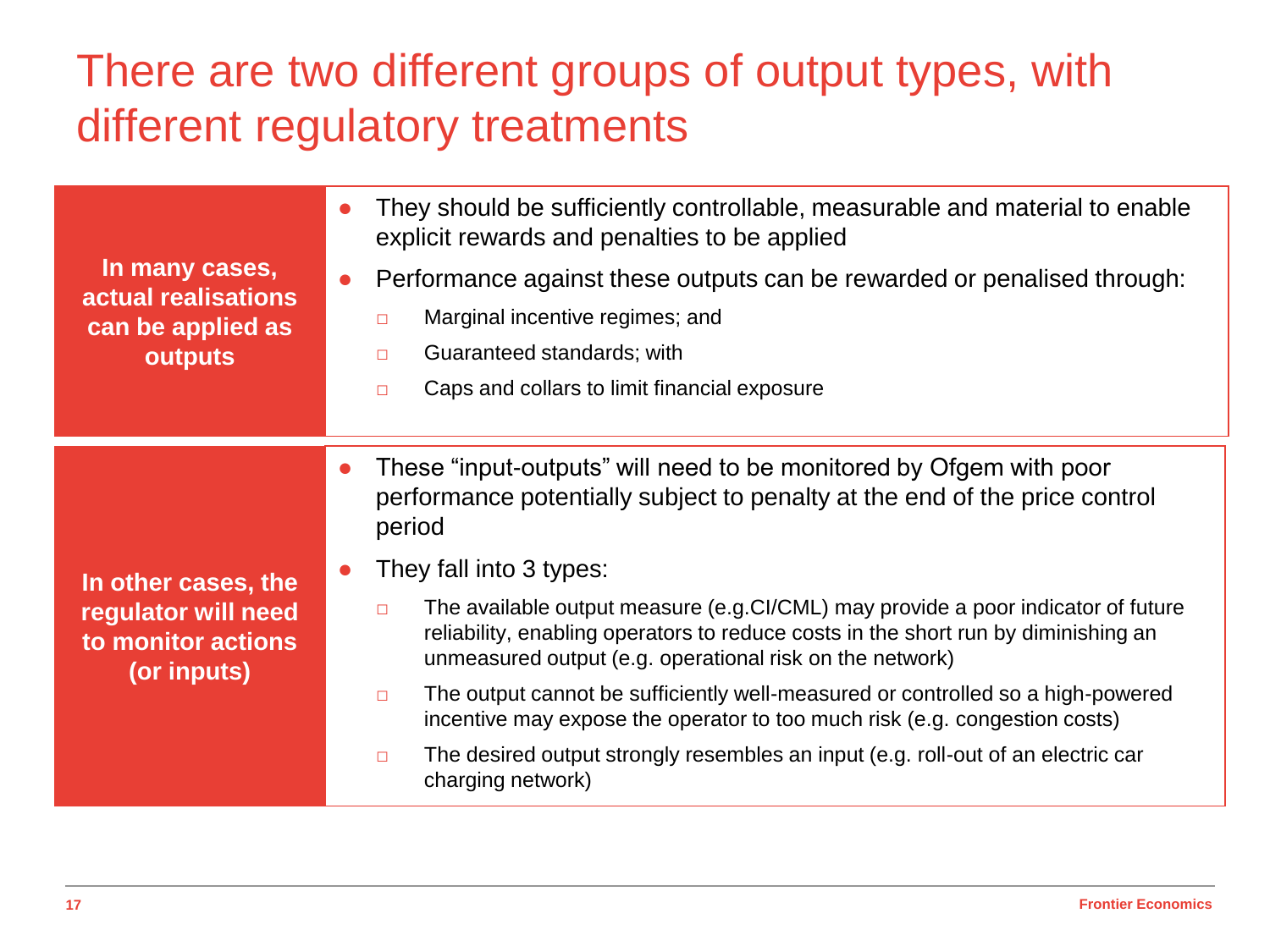#### The use of outputs and inputs over the regulatory cycle

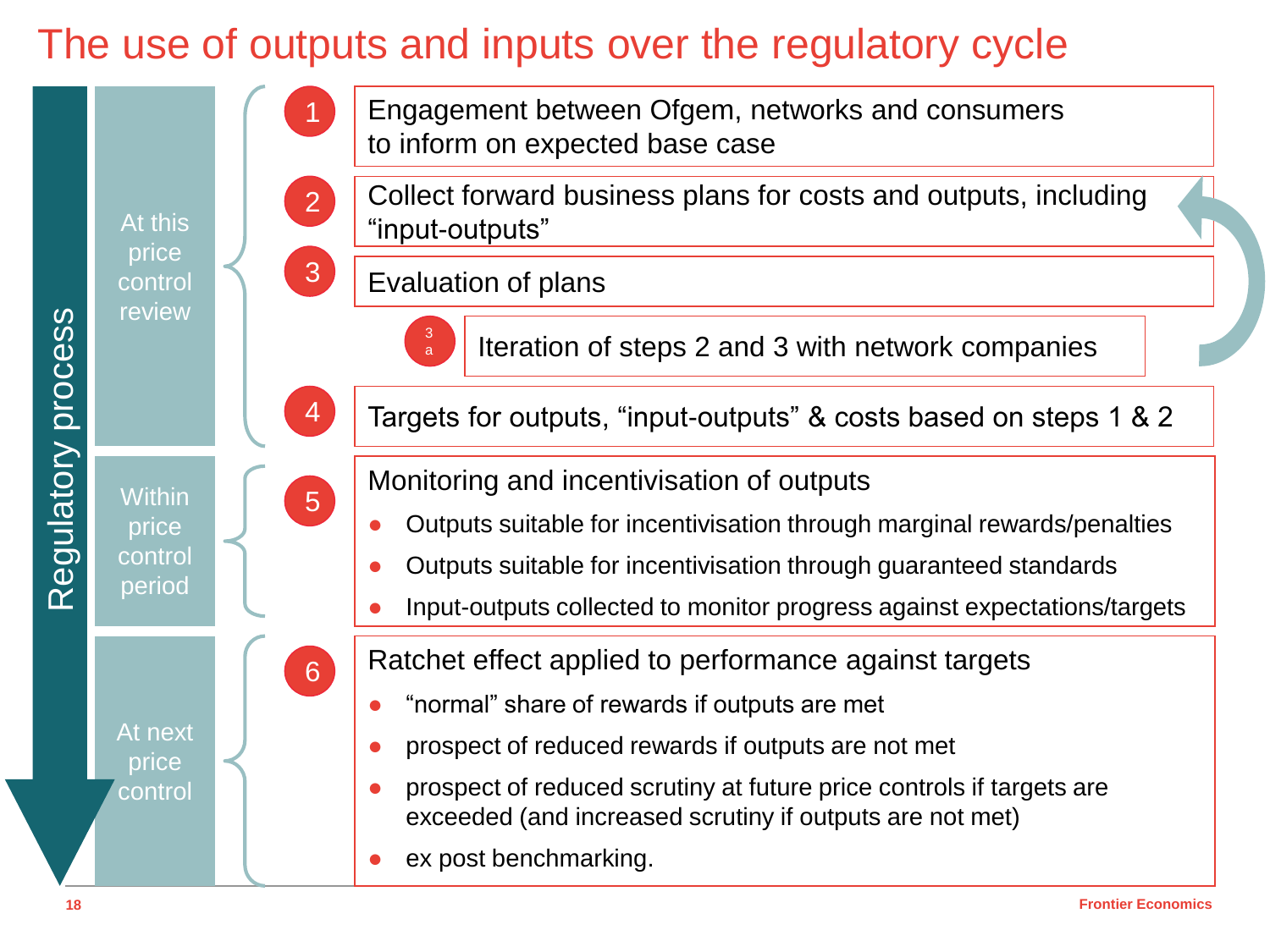## Using inputs where they have the greatest value (and avoiding areas where they destroy value)

- **Target setting** 
	- □ Inputs should be used to set *ex ante* cost allowances
	- $\Box$  Business plans should be "well-justified", describing what the operators need to do, the other options considered, the efficiency tests applied, etc.
	- $\Box$  The regulator can then evaluate the plans for value for money
- The special case of risky, discrete investments
	- $\Box$  The regulator needs to provide some legitimacy for the plan, otherwise, there is a risk that the asset could get stranded, or not provided at all
	- □ But, the regulator should only intervene in these special cases if there is a clear cut case for doing so
	- $\Box$  The onus should be on the operator to prepare these "investment ahead of need" scenarios for critical evaluation
- During the price control
	- □ Monitoring against the plan
- At the end of the price control period
	- $\Box$  Inputs used as a proxy for an output (e.g. leading indicator of reliability): when evaluating performance, apply a high margin for error to avoid being drawn into micro-management of the businesses
	- $\Box$  Inputs used to legitimise specific investments: apply a lower margin for error, in the limit simply evaluating whether the project been done or not, and reward and penalise on that basis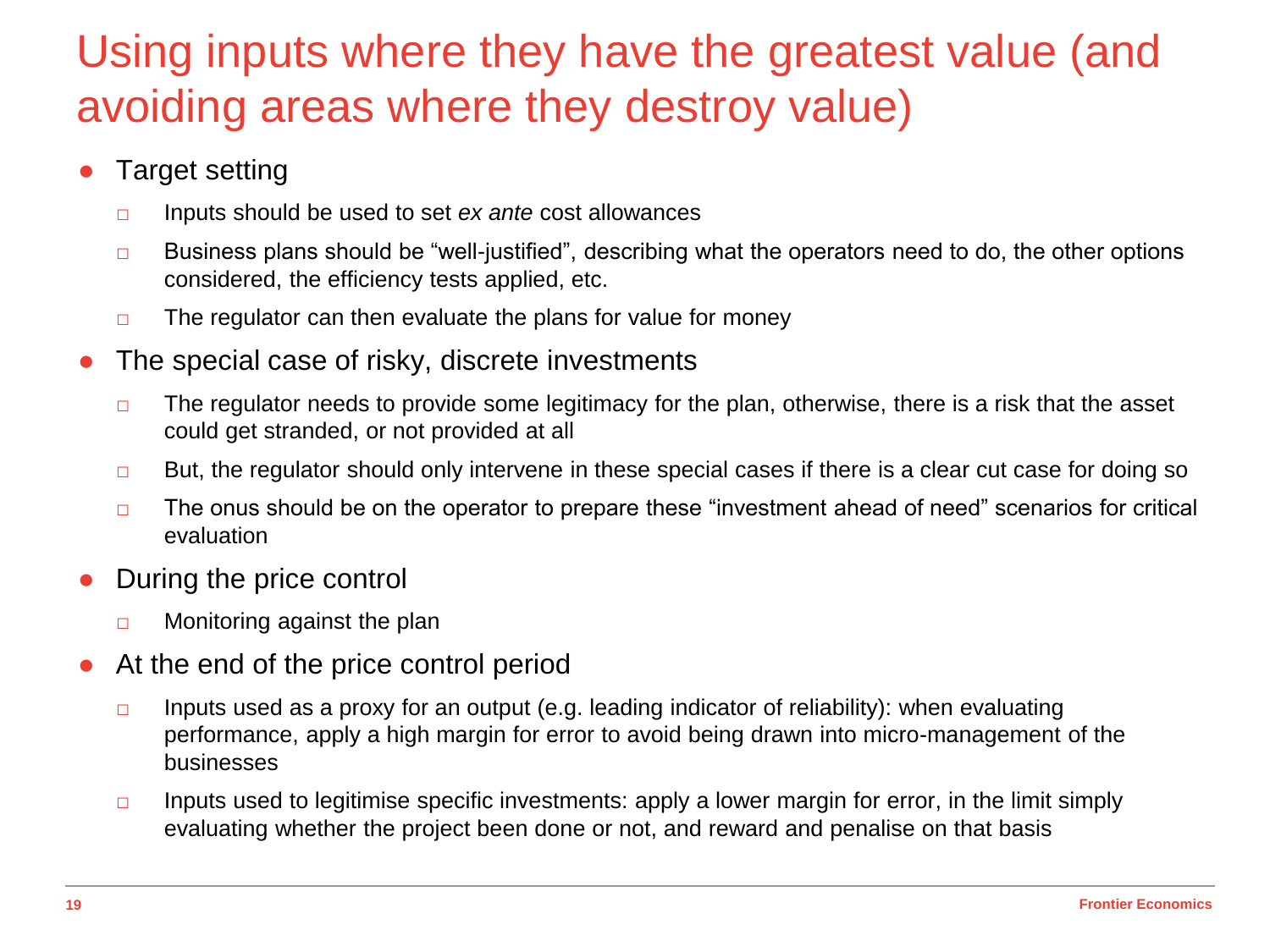### Relevance for other sectors and countries

- Ofgem has re-affirmed the importance of incentives and an output oriented regime
	- □ It has not reverted to cost-plus regulation
- But, the definition of the regime is complex and needs to be calibrated with care to avoid collapsing into input-based (or cost-plus) regulation
- For other regulators, policy-makers and operators, a common set of questions apply in the light of the RPI-X@20 review
	- $\Box$  Have we properly defined the services we expect of infrastructure operators
	- $\Box$  Are they valued by customers and other stakeholders
	- □ Are we using the right incentive mechanisms to promote delivery of the outputs?
	- □ How well does the regime handle uncertainty and the need to promote innovation?
	- $\Box$  Does the regime apply input-based regulation in the least distortionary way?
	- $\Box$  Do we need to rethink the parameters of the price control formula?